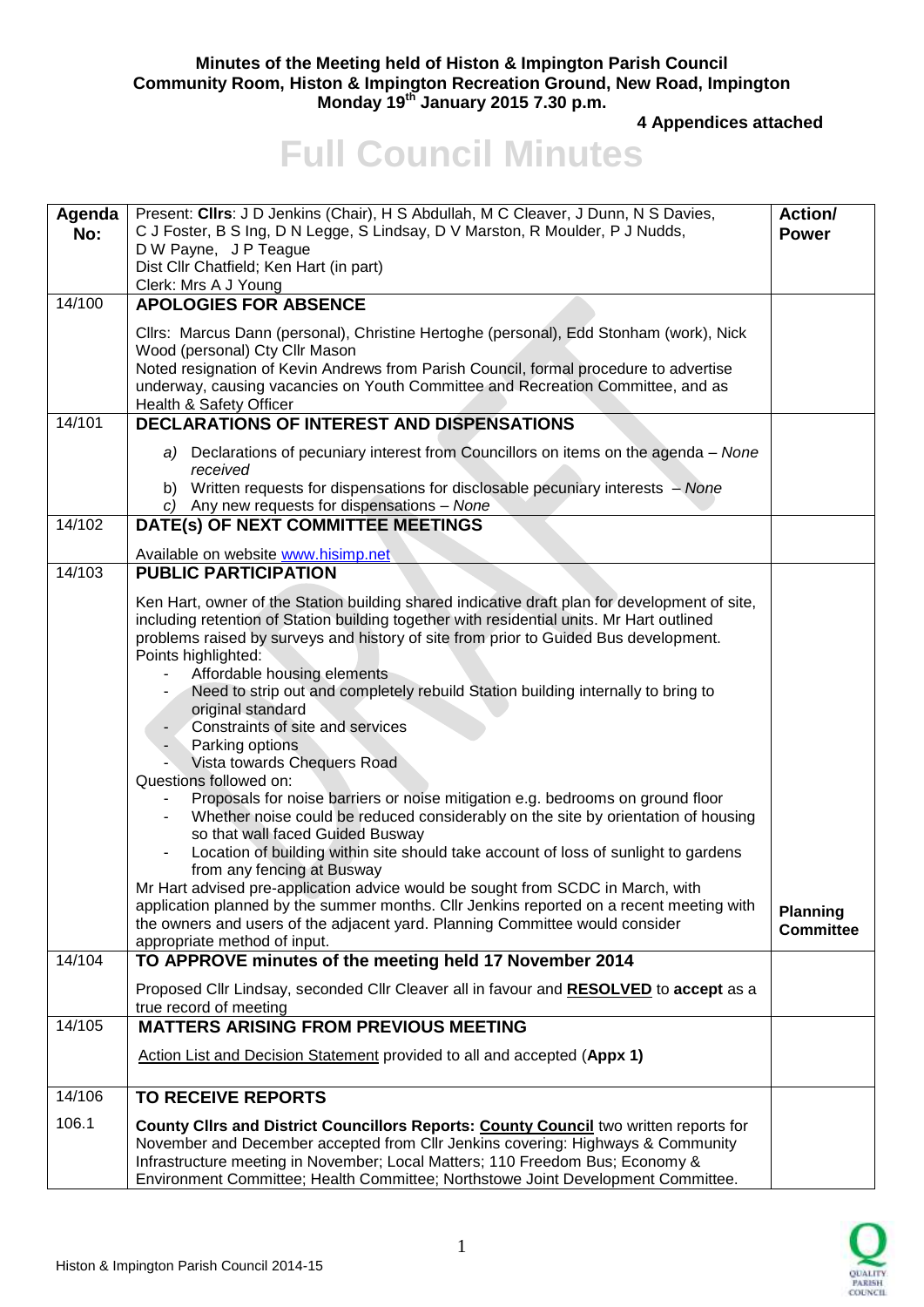|                | Additional discussion on: It was clarified Gavin Wiseman had replaced Jonathan Clark at<br>County Council - replacement for Martin Allen imminent. Cambridgeshire.net had received<br>12 month reprieve. Balfour Beatty Cllr Jenkins confirmed a specific planning meeting had<br>been requested regarding style of lighting columns prior to instalment work at The Green<br><b>District Council</b> written report from Cllr Chatfield covering: November Full Council<br>meetings; SCDC Recorded Votes; New Planning Requirements (CIL); Passivhaus<br>Housing, application at Orchard Park; Greater Cambridge Greater Peterborough Enterprise                                                                               |  |
|----------------|---------------------------------------------------------------------------------------------------------------------------------------------------------------------------------------------------------------------------------------------------------------------------------------------------------------------------------------------------------------------------------------------------------------------------------------------------------------------------------------------------------------------------------------------------------------------------------------------------------------------------------------------------------------------------------------------------------------------------------|--|
| 106.2          | Partnership<br>Clerks Report (Pg 1-2) (Appendix 2) accepted. Noted Foundation level of Quality Award<br>requires significant work. Application for automatic extension for 12 months planned. Good<br>wishes for 2015 from Rob Campbell IVC noted. Details of Cambridge 100 charity cycle ride<br>received Sunday 3 May, copied to all.                                                                                                                                                                                                                                                                                                                                                                                         |  |
| 106.3          | Chairman's Report (Appendix 3) accepted. Cllr Jenkins expanded on:<br>Neighbourhood Plan Cllr Legge co-opted to "core" team. Cllrs Marston & Davies had<br>agreed to act as consultants to the team                                                                                                                                                                                                                                                                                                                                                                                                                                                                                                                             |  |
|                | Library lease on Histon branch appears secure. Interest shown locally in forming<br>$\overline{\phantom{a}}$<br>Friends of the Library group<br>AGM May 2015 Ideas sought for venue and format<br>Bishops Site no update on planning application                                                                                                                                                                                                                                                                                                                                                                                                                                                                                |  |
| 106.4<br>106.5 | Other Committee Chair Reports/Items for Decision All Committees had met<br>Any Working Group/Task & Finish Group Reports<br>Public Art meeting held 19 November. Cllr Payne outlined discussions on review of Public                                                                                                                                                                                                                                                                                                                                                                                                                                                                                                            |  |
|                | Art project at Homefield Park and future projects, somewhat dependant on Neighbourhood<br>Plan outcome and community engagement. Written report to follow<br>Neighbourhood Plan Reported on under Chairman's Report (item 106.3)<br>Drainage Task & Finish meeting held 1 December. Cllr Payne reported on discussions on:                                                                                                                                                                                                                                                                                                                                                                                                      |  |
|                | Clearance of drains and gullies<br>Timetable for Mitigation funds to be clarified from County Council<br>Water table levels and queries over drainage system levels                                                                                                                                                                                                                                                                                                                                                                                                                                                                                                                                                             |  |
|                | Cllr Jenkins agreed to call meeting of SCDC, County Council Officers, Cty Cllr Mason and<br>Parish Council representatives to obtain definitive answers<br>Sustainability Working Party Cllr Moulder reported on meeting held 4 December. Meeting                                                                                                                                                                                                                                                                                                                                                                                                                                                                               |  |
| 14/0107        | due 12 February would prioritise projects<br>TO ACCEPT COMMITTEE REPORTS note actions and agree                                                                                                                                                                                                                                                                                                                                                                                                                                                                                                                                                                                                                                 |  |
| 107.1          | Planning Committee draft minutes 11 November, 25 November, 16 December provided to                                                                                                                                                                                                                                                                                                                                                                                                                                                                                                                                                                                                                                              |  |
| 107.2          | all and accepted. Next meetings due 27 January, 10 February<br>Environment Committee draft minutes 18 November provided to all and accepted. Next<br>meeting due 3 February                                                                                                                                                                                                                                                                                                                                                                                                                                                                                                                                                     |  |
| 107.3          | Recreation Ground Committee draft minutes 24 November provided to all and accepted.<br>Next meeting due 26 January. Discussion on Perimeter Fencing:<br>Full report to be made to Recreation Committee 26 January following recent incident                                                                                                                                                                                                                                                                                                                                                                                                                                                                                     |  |
| 107.4          | Business case requested from Histon Hornets re catering van proposal<br>Replacement skier for outdoor gym to be installed by February<br>Highways Committee draft minutes 4 December provided to all and accepted. Next                                                                                                                                                                                                                                                                                                                                                                                                                                                                                                         |  |
|                | meeting due 12 February. Discussion on:<br>StAC Junction Project nearby residents to be informed of proposals<br>Milton Road/Butt Lane clarified works currently underway for footway only. Road                                                                                                                                                                                                                                                                                                                                                                                                                                                                                                                                |  |
|                | potholes are not filled by the same team. Legislation covering provision of school<br>transport discussed<br>Letters re overgrown vegetation Highways Committee were asked to come up with a                                                                                                                                                                                                                                                                                                                                                                                                                                                                                                                                    |  |
| 107.5          | defined process for reporting in future<br>Community Park Project draft minutes 4 December provided to all and accepted. As now<br>formally converted to Working Party, proposed Cllr Ing, seconded Cllr Davies all in favour<br>and RESOLVED to approve minutes 4 December 2014. Council Chair signed the minutes.                                                                                                                                                                                                                                                                                                                                                                                                             |  |
| 107.6          | Discussion on: lease from County Council. Strategic Assets Development Manager had<br>declined to provide flexibility on size of any building or length of lease. Leader of County<br>Council would be approached regarding progressing the project with flexibility<br>Kings Meadow Committee draft minutes December provided to all and accepted. Next<br>meeting due 20 January (informal), then 4 March. Cllr Abdullah confirmed the Parish<br>Council Youth Worker had contacted Ruth Mann to look at assessing need via outreach<br>work. Cllr Nudds given opportunity to visit areas where vegetation clearance was planned,<br>due to concerns over visual and environmental impact. Noted residents/Housing Office co- |  |